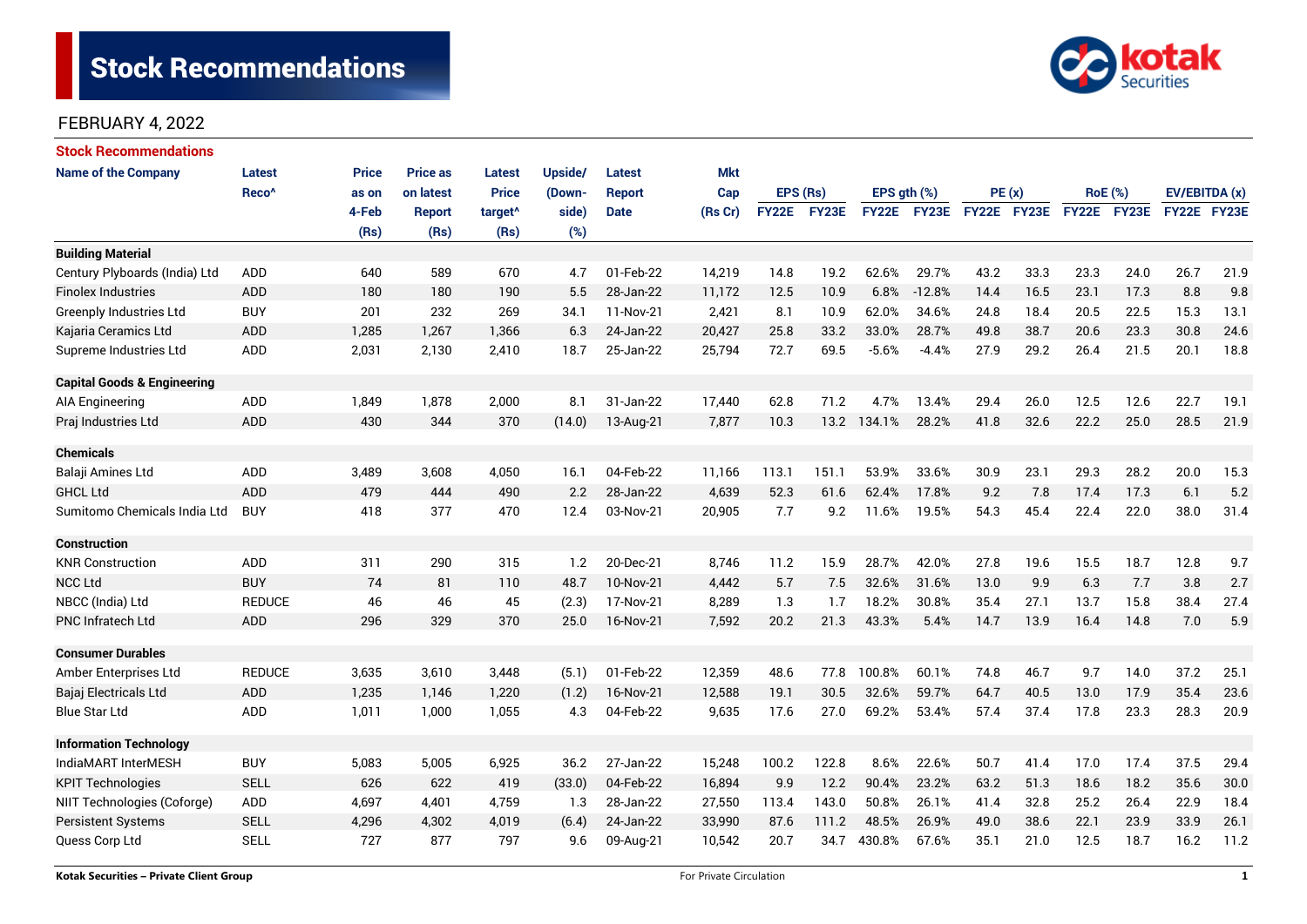

| <b>Stock Recommendations</b>       |                   |              |                 |                     |         |               |            |              |       |                    |             |             |      |                |      |               |      |
|------------------------------------|-------------------|--------------|-----------------|---------------------|---------|---------------|------------|--------------|-------|--------------------|-------------|-------------|------|----------------|------|---------------|------|
| <b>Name of the Company</b>         | Latest            | <b>Price</b> | <b>Price as</b> | <b>Latest</b>       | Upside/ | Latest        | <b>Mkt</b> |              |       |                    |             |             |      |                |      |               |      |
|                                    | Reco <sup>^</sup> | as on        | on latest       | <b>Price</b>        | (Down-  | <b>Report</b> | Cap        | EPS (Rs)     |       | EPS $qth$ $(\%)$   |             | PE(x)       |      | <b>RoE</b> (%) |      | EV/EBITDA (x) |      |
|                                    |                   | 4-Feb        | <b>Report</b>   | target <sup>^</sup> | side)   | <b>Date</b>   | (Rs Cr)    | <b>FY22E</b> | FY23E |                    | FY22E FY23E | FY22E FY23E |      | FY22E FY23E    |      | FY22E FY23E   |      |
|                                    |                   | (Rs)         | (Rs)            | (Rs)                | (%)     |               |            |              |       |                    |             |             |      |                |      |               |      |
| <b>Metals &amp; Mining</b>         |                   |              |                 |                     |         |               |            |              |       |                    |             |             |      |                |      |               |      |
| <b>MOIL Ltd</b>                    | ADD               | 179          | 177             | 200                 | 11.7    | 15-Nov-21     | 4,769      | 10.3         | 12.3  | 39.2%              | 19.4%       | 17.4        | 14.6 | 8.4            | 9.8  | 8.4           | 6.5  |
| <b>APL Apollo Tubes Ltd</b>        | <b>BUY</b>        | 908          | 820             | 980                 | 7.9     | 28-Jan-22     | 22,700     | 21.0         | 27.0  | $-27.6%$           | 28.6%       | 43.2        | 33.6 | 26.7           | 26.8 | 24.9          | 19.8 |
|                                    |                   |              |                 |                     |         |               |            |              |       |                    |             |             |      |                |      |               |      |
| Oil & Gas                          |                   |              |                 |                     |         |               |            |              |       |                    |             |             |      |                |      |               |      |
| Chennai Petroleum Corp             | <b>BUY</b>        | 114          | 104             | 127                 | 11.8    | 25-Jan-22     | 1,692      | 30.3         | 18.2  | 75.1%              | $-39.9%$    | 3.7         | 6.2  | 24.6           | 12.5 | 6.8           | 8.3  |
| <b>Gujarat Gas</b>                 | <b>ADD</b>        | 681          | 772             | 818                 | 20.2    | 06-Aug-21     | 46,832     | 26.4         | 30.3  | 41.9%              | 14.8%       | 25.8        | 22.5 | 33.1           | 28.7 | 16.6          | 14.4 |
| <b>MRPL</b>                        | ADD               | 47           | 47              | 50                  | 5.4     | 31-Jan-22     | 8,313      | 1.2          |       | 6.8 -137.5% 466.7% |             | 39.5        | 7.0  | 4.7            | 23.8 | 13.7          | 9.0  |
|                                    |                   |              |                 |                     |         |               |            |              |       |                    |             |             |      |                |      |               |      |
| <b>Paints</b>                      |                   |              |                 |                     |         |               |            |              |       |                    |             |             |      |                |      |               |      |
| Akzo Nobel India Ltd               | <b>BUY</b>        | 1,916        | 2,115           | 2,675               | 39.6    | 17-Nov-21     | 8,947      | 56.5         | 63.0  | 24.2%              | 11.5%       | 33.9        | 30.4 | 17.0           | 17.3 | 20.2          | 17.6 |
|                                    |                   |              |                 |                     |         |               |            |              |       |                    |             |             |      |                |      |               |      |
| <b>Pharmaceuticals</b>             |                   |              |                 |                     |         |               |            |              |       |                    |             |             |      |                |      |               |      |
| <b>Suven Pharmaceuticals</b>       | <b>REDUCE</b>     | 561          | 561             | 550                 | (1.9)   | 17-Aug-21     | 14,237     | 16.9         | 21.1  | 19.0%              | 24.9%       | 33.2        | 26.6 | 27.6           | 26.5 | 25.9          | 20.3 |
|                                    |                   |              |                 |                     |         |               |            |              |       |                    |             |             |      |                |      |               |      |
| <b>Transportation</b>              |                   |              |                 |                     |         |               |            |              |       |                    |             |             |      |                |      |               |      |
| Aegis Logistics Ltd                | <b>BUY</b>        | 228          | 212             | 285                 | 24.8    | 01-Nov-21     | 7,627      | 8.2          | 12.6  | $-16.3%$           | 53.7%       | 27.8        | 18.1 | 13.3           | 17.9 | 15.3          | 10.4 |
| <b>Allcargo Global Logistics</b>   | ADD               | 354          | 223             | 245                 | (30.7)  | 17-Aug-21     | 8,696      | 12.2         | 15.4  | 52.5%              | 26.2%       | 29.0        | 23.0 | 12.0           | 13.6 | 13.2          | 11.3 |
| <b>Blue Dart Express</b>           | <b>BUY</b>        | 6,630        | 6,926           | 7,975               | 20.3    | 01-Feb-22     | 15,779     | 115.0        | 134.0 | 98.3%              | 16.5%       | 57.7        | 49.5 | 36.2           | 33.3 | 16.5          | 14.2 |
| <b>VRL Logistics Ltd</b>           | <b>BUY</b>        | 531          | 499             | 625                 | 17.6    | 04-Feb-22     | 4,845      | 11.3         | 18.3  | 117.3%             | 61.9%       | 47.0        | 29.0 | 14.3           | 21.6 | 15.0          | 11.3 |
|                                    |                   |              |                 |                     |         |               |            |              |       |                    |             |             |      |                |      |               |      |
| <b>Others</b>                      |                   |              |                 |                     |         |               |            |              |       |                    |             |             |      |                |      |               |      |
| Bata India Ltd                     | <b>BUY</b>        | 1,938        | 1,909           | 2,380               | 22.8    | 16-Dec-21     | 25,004     | 27.0         | 36.6  | $-509.1%$          | 35.6%       | 71.8        | 53.0 | 16.3           | 19.4 | 35.3          | 28.1 |
| <b>Central Depository Services</b> | <b>REDUCE</b>     | 1,580        | 1.454           | 1,415               | (10.4)  | 10-Nov-21     | 16,590     | 28.6         | 33.5  | 49.0%              | 17.1%       | 55.2        | 47.2 | 27.6           | 26.2 | 47.4          | 41.0 |
| <b>EPL Ltd</b>                     | <b>BUY</b>        | 190          | 221             | 280                 | 47.2    | 11-Nov-21     | 5,972      | 7.6          | 10.0  | 0.0%               | 31.6%       | 25.0        | 19.0 | 12.7           | 15.0 | 9.7           | 7.8  |
| JK Paper Ltd                       | <b>BUY</b>        | 240          | 228             | 295                 | 23.1    | 09-Nov-21     | 4,266      | 30.6         | 39.0  | 115.5%             | 27.5%       | 7.8         | 6.1  | 17.5           | 18.7 | 7.0           | 5.3  |
| Radico Khaitan Ltd                 | ADD               | 978          | 1,052           | 1,110               | 13.5    | 08-Nov-21     | 13,011     | 21.8         | 27.4  | 7.4%               | 25.7%       | 44.9        | 35.7 | 15.4           | 16.8 | 29.6          | 24.1 |
| <b>VIP Industries Ltd</b>          | <b>REDUCE</b>     | 649          | 648             | 620                 | (4.5)   | 04-Feb-22     | 9,214      | 6.2          | 12.0  | $-187.3%$          | 93.5%       | 104.7       | 54.1 | 14.3           | 23.2 | 47.3          | 29.3 |
| Welspun Corp Ltd                   | <b>REDUCE</b>     | 191          | 134             | 132                 | (30.8)  | 01-Nov-21     | 5,052      | 12.1         | 14.5  | $-48.9%$           | 19.8%       | 15.8        | 13.1 | 7.9            | 8.9  | 8.8           | 6.0  |

*Source: Kotak Securities - Private Client Group*

All recommendations are with a 12 month perspective from the date of the report/update. Investors are requested to use their discretion while deciding the timing, quantity of investment as well as the exit.

NR NoRated. The investment rating and target price, if any, have been suspended temporarily. Such suspension is in compliance with applicable regulation(s) and/or Kotak Securities policies in circumstances when Kotak Secur

Or its affiliates is acting in an advisory capacity in a merger or strategic transaction involving this company and in certain other circumstances.

**NM Not meaningful**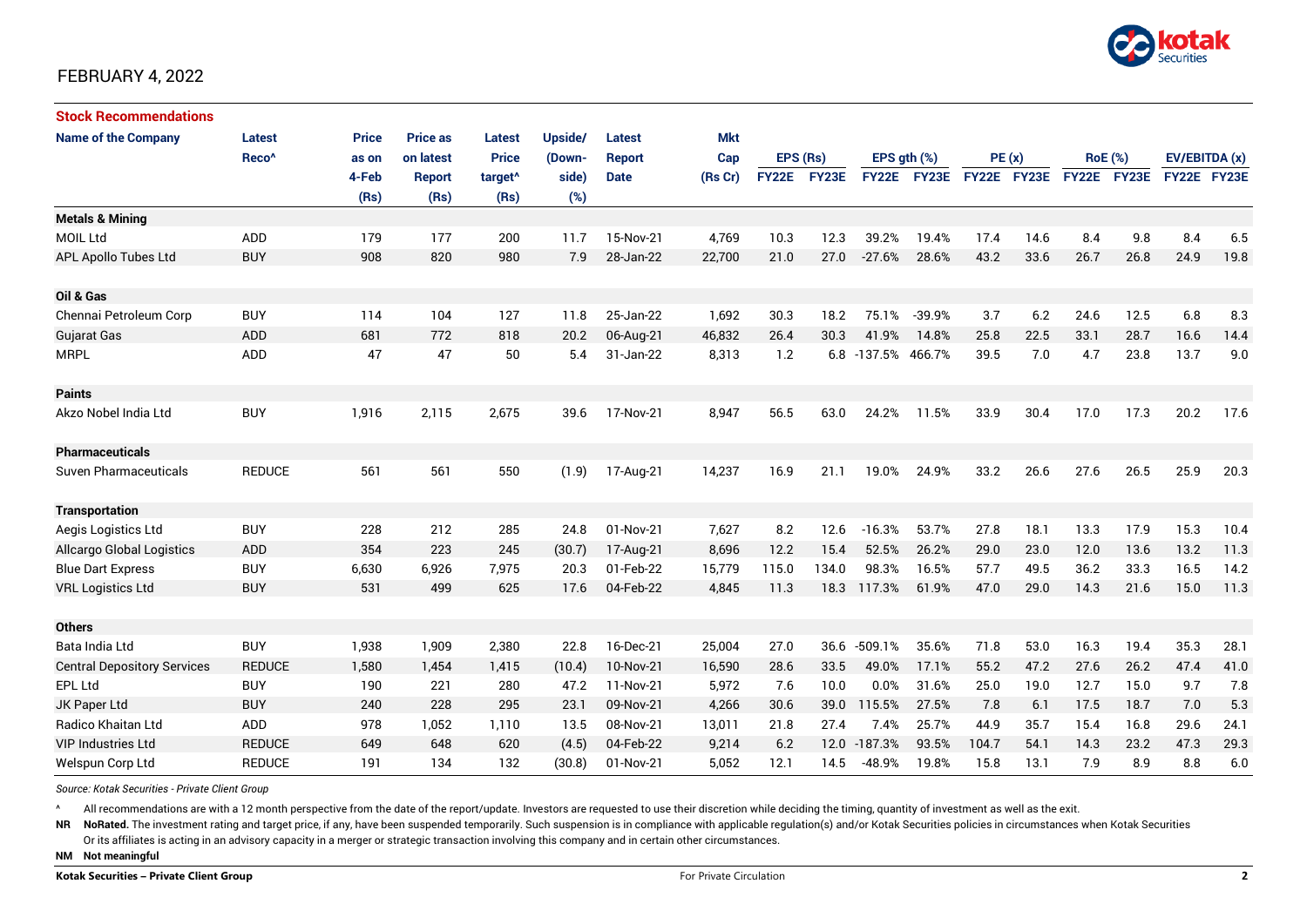

# **RATING SCALE (PRIVATE CLIENT GROUP)**

#### **Definitions of ratings**

| <b>BUY</b>       |   | - We expect the stock to deliver more than 15% returns over the next 12 months                                                                                                                                                                                                                                                                                                                                                     |
|------------------|---|------------------------------------------------------------------------------------------------------------------------------------------------------------------------------------------------------------------------------------------------------------------------------------------------------------------------------------------------------------------------------------------------------------------------------------|
| <b>ADD</b>       |   | - We expect the stock to deliver 5% - 15% returns over the next 12 months                                                                                                                                                                                                                                                                                                                                                          |
| <b>REDUCE</b>    |   | - We expect the stock to deliver -5% - +5% returns over the next 12 months                                                                                                                                                                                                                                                                                                                                                         |
| <b>SELL</b>      |   | - We expect the stock to deliver $\lt$ -5% returns over the next 12 months                                                                                                                                                                                                                                                                                                                                                         |
| <b>NR</b>        |   | - Not Rated. Kotak Securities is not assigning any rating or price target to the stock.                                                                                                                                                                                                                                                                                                                                            |
|                  |   | The report has been prepared for information purposes only.                                                                                                                                                                                                                                                                                                                                                                        |
| <b>SUBSCRIBE</b> |   | $-$ We advise investor to subscribe to the IPO.                                                                                                                                                                                                                                                                                                                                                                                    |
| <b>RS</b>        |   | - Rating Suspended. Kotak Securities has suspended the investment rating and price target for this stock, either because there is not a sufficient fundamental basis for determining, or there<br>are legal, regulatory or policy constraints around publishing, an investment rating or target. The previous investment rating and price target, if any, are no longer in effect for this stock and<br>should not be relied upon. |
| <b>NA</b>        |   | $-$ Not Available or Not Applicable. The information is not available for display or is not applicable                                                                                                                                                                                                                                                                                                                             |
| <b>NM</b>        |   | - Not Meaningful. The information is not meaningful and is therefore excluded.                                                                                                                                                                                                                                                                                                                                                     |
| <b>NOTE</b>      | - | Our target prices are with a 12-month perspective. Returns stated in the rating scale are our internal benchmark.                                                                                                                                                                                                                                                                                                                  |

# **FUNDAMENTAL RESEARCH TEAM (PRIVATE CLIENT GROUP)**

| <b>Shrikant Chouhan</b>                                                                                | Arun Agarwal                                                                                                    | <b>Amit Agarwal, CFA</b>            | <b>Hemali Dhame</b>      |
|--------------------------------------------------------------------------------------------------------|-----------------------------------------------------------------------------------------------------------------|-------------------------------------|--------------------------|
| <b>Head of Research</b>                                                                                | Auto & Auto Ancillary                                                                                           | <b>Transportation, Paints, FMCG</b> | Banking & Finance        |
| shrikant.chouhan@kotak.com                                                                             | arun.agarwal@kotak.com                                                                                          | agarwal.amit@kotak.com              | Hemali.Dhame@kotak.com   |
| +91 22 6218 5408                                                                                       | +91 22 6218 6443                                                                                                | +91 22 6218 6439                    | +91 22 6218 6433         |
| <b>Jatin Damania</b>                                                                                   | Purvi Shah                                                                                                      | <b>Rini Mehta</b>                   | K. Kathirvelu            |
| Metals & Mining, Midcap                                                                                | Pharmaceuticals                                                                                                 | Research Associate                  | <b>Support Executive</b> |
| jatin.damania@kotak.com                                                                                | purvi.shah@kotak.com                                                                                            | rini.mehta@kotak.com                | k.kathirvelu@kotak.com   |
| +91 22 6218 6440                                                                                       | +91 22 6218 6432                                                                                                | +91 80801 97299                     | +91 22 6218 6427         |
| <b>Sumit Pokharna</b><br>Oil and Gas. Information Tech<br>sumit.pokharna@kotak.com<br>+91 22 6218 6438 | Pankaj Kumar<br><b>Construction, Capital Goods &amp; Midcaps</b><br>pankajr.kumar@kotak.com<br>+91 22 6218 6434 |                                     |                          |

#### **TECHNICAL RESEARCH TEAM (PRIVATE CLIENT GROUP)**

| <b>Shrikant Chouhan</b>    | <b>Amol Athawale</b>    |   |
|----------------------------|-------------------------|---|
| shrikant.chouhan@kotak.com | amol.athawale@kotak.com | F |
| +91 22 6218 5408           | +91 20 6620 3350        | s |
|                            |                         |   |

**Shrikant Chouhan Amol Athawale Sayed Haider** Research Associate [sayed.haider@kotak.com](mailto:sayed.haider@kotak.com) +91 22 62185498

#### **DERIVATIVES RESEARCH TEAM (PRIVATE CLIENT GROUP)**

+91 22 6218 5497 +91 33 6615 6273

**Sahaj Agrawal Prashanth Lalu Prasenjit Biswas, CMT, CFTe** [sahaj.agrawal@kotak.com](mailto:sahaj.agrawal@kotak.com) [prashanth.lalu@kotak.com](mailto:prashanth.lalu@kotak.com) [prasenjit.biswas@kotak.com](mailto:prasenjit.biswas@kotak.com)